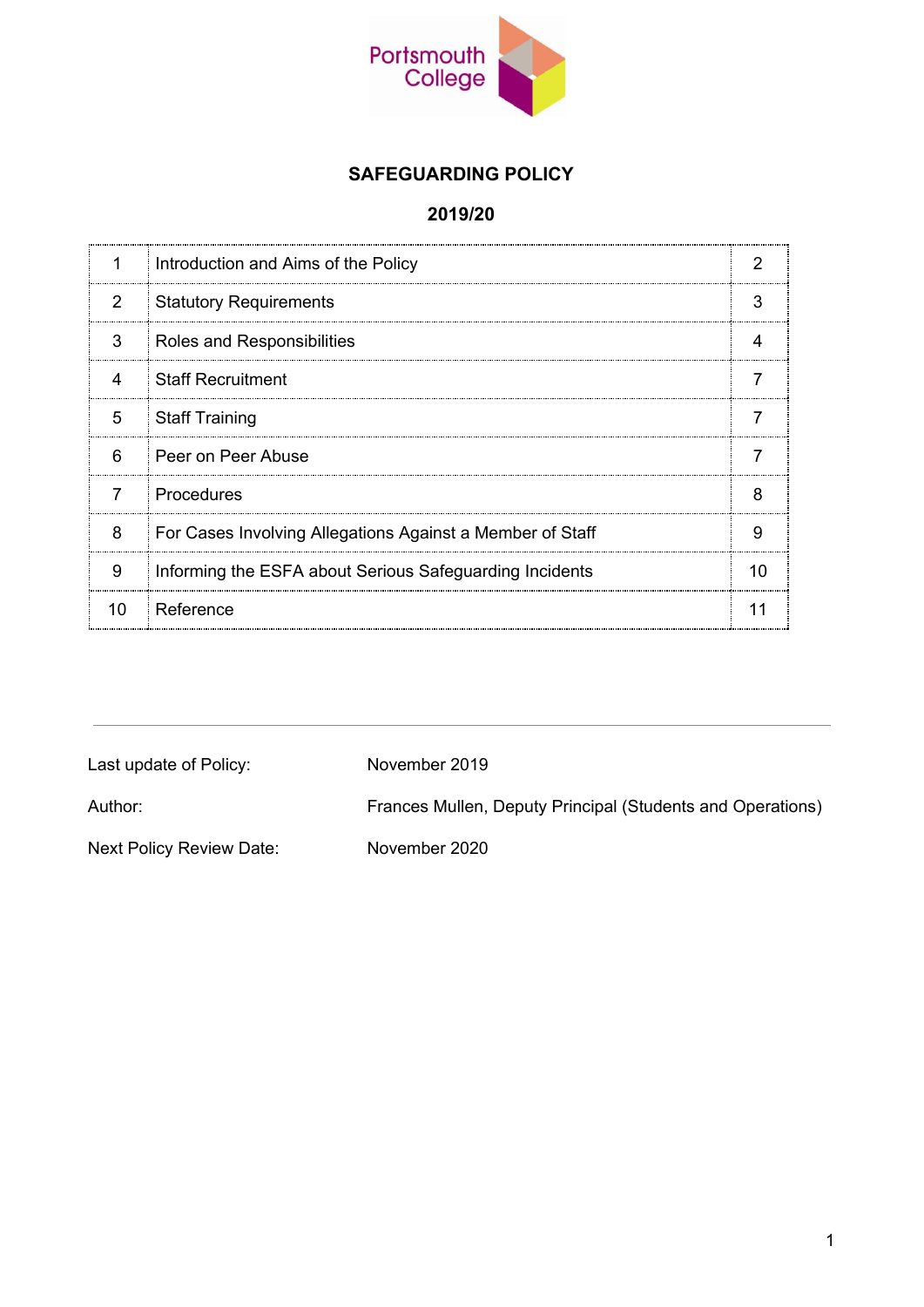# **SAFEGUARDING CHILDREN, YOUNG PERSONS AND VULNERABLE ADULT POLICY**

#### **1. Introduction & Aims of the Policy**

1.1 Portsmouth College recognises that the Governors, members of staff and students have a statutory and moral duty to safeguard and protect the welfare of children and vulnerable adults receiving education, training and care at the College. The College's policy is that the safeguarding of all of its people will be central to all that it does. This covers all matters connected with learners and staff having a safe learning and/or working environment, ensuring that they know how to keep safe and that they feel safe. It is also concerned with the legal duty to report any instances in which there are grounds to suspect a child or vulnerable adult is suffering, or likely to suffer, significant harm.

#### **The College Aims to:**

- Provide a safe environment for all learners
- Promote safe practices and challenge poor and unsafe practices
- Identify instances in which there are grounds for concern about the welfare of a child or vulnerable adult and take appropriate action to keep them safe
- Aid the identification of children, young people and vulnerable adults at risk of significant harm and provide procedures for reporting concerns
- Prevent unsuitable people working with any of our learners through the Colleges' Safer Recruitment Policy and Procedure (See reference table)
- Train staff through induction and inset to safeguard all students
- Develop a culture in which both learners and staff are aware of the actions they need to take to become and remain safe
- Contribute to effective partnership working between all those providing services for children
- Inform parents and carers that the College has a duty to safeguard and promote the welfare of children and, that in order to do this, we may need to share information with other agencies
- Look for signs of potential radicalisation of young people; train staff appropriately and report as per the "Prevent" agenda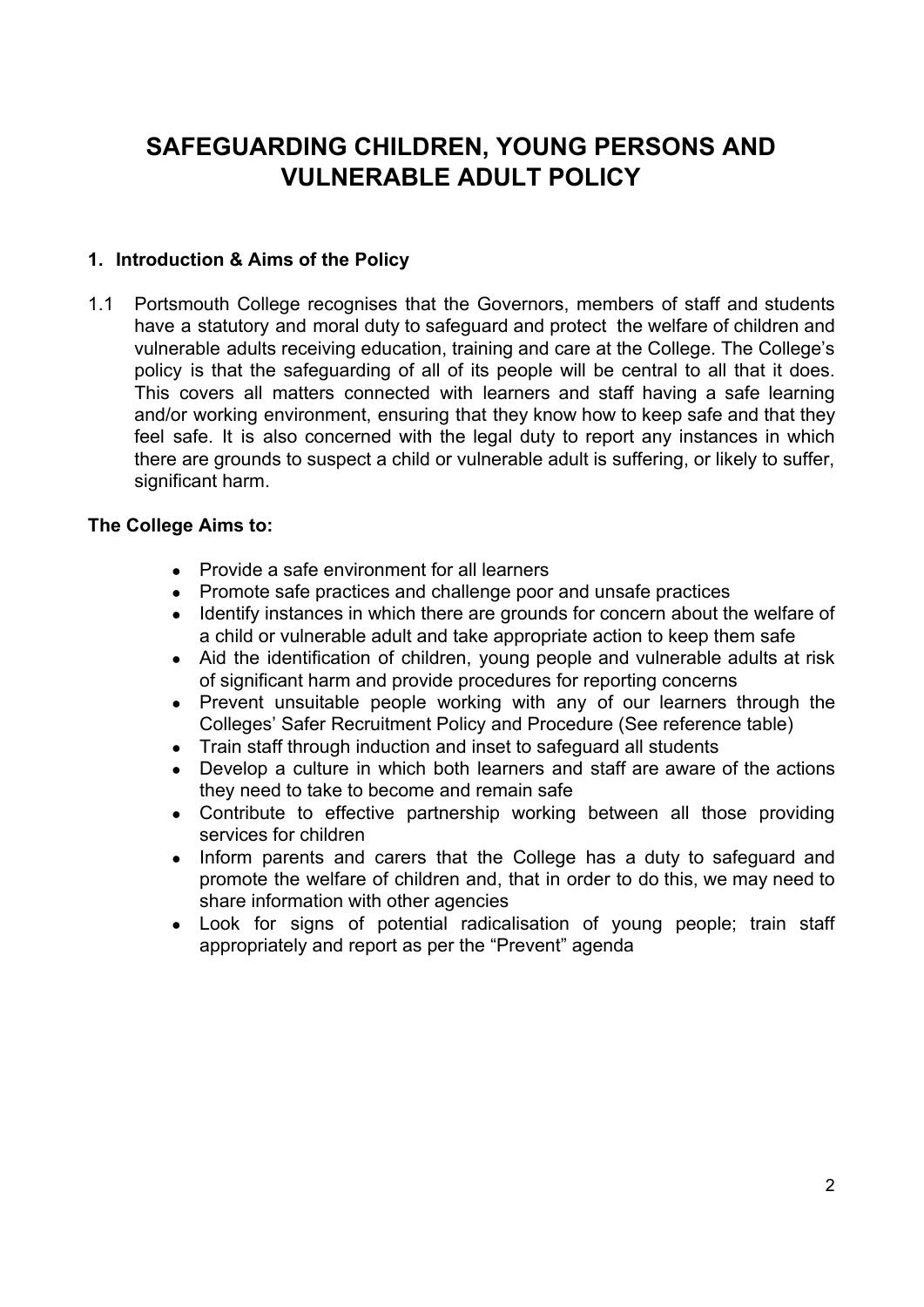#### **2. Statutory Requirements**

- 2.1 This policy and its procedures apply to all staff at the College and to all learners. The Act applies with particular reference to young people and, with appropriate adaptations, to the protection of vulnerable adults. Underlying the policy and procedures are two HM Government documents- Working together to Safeguard Children, July 2018 and Keeping Children Safe in Education, September 2019. The policy is updated annually to reflect developments in the field of safeguarding and changes to legislation.
- 2.2 The Children Act 1989 defines a child as a person under the age of 18. This is regardless of domicile, marital status or any legal order in force. The Children Act 2004 also includes young people under 21 who have a learning or other disability, or who have been looked after by a local authority after the age of 16. The College also recognises vulnerable adults who may not have sufficient mental capacity to make some decisions. For the purpose of this policy when reference is made to a young person, this is in place of the terms child and children. The College will follow the statutory requirements in full in respect of young people as children as defined in the Act. The policy has been drawn up in accordance with the principles of the Children Act 2004 and with regard to Safeguarding Children and Safer Recruitment in Education in 2007, Working together to Safeguard Children July 2018, Keeping Children Safe in Education September 2019 and and Sexual violence and sexual harassment between children in schools and colleges, May 2018. The College works closely with the Portsmouth Safeguarding Children' Partnership (PSCP) and with the regional 'Hampshire Safeguarding Partnership'<https://www.hampshirescp.org.uk/>
- 2.3 The Policy also takes into account the Sexual Offences Act 2003 which makes it an offence for a person over 18 (e.g. a member of staff) to have a relationship with a young person under 18 where the person is in a position of trust in respect of that individual, even if the relationship is consensual. This applies where the young person is in full-time education and the person works in the same establishment as the individual, even if she or he does not teach the young person.
- 2.4 Throughout the policy the College Prevent duty, under the Counter Terrorism and Security Act 2015, shall be treated as an integral part of the safeguarding duty.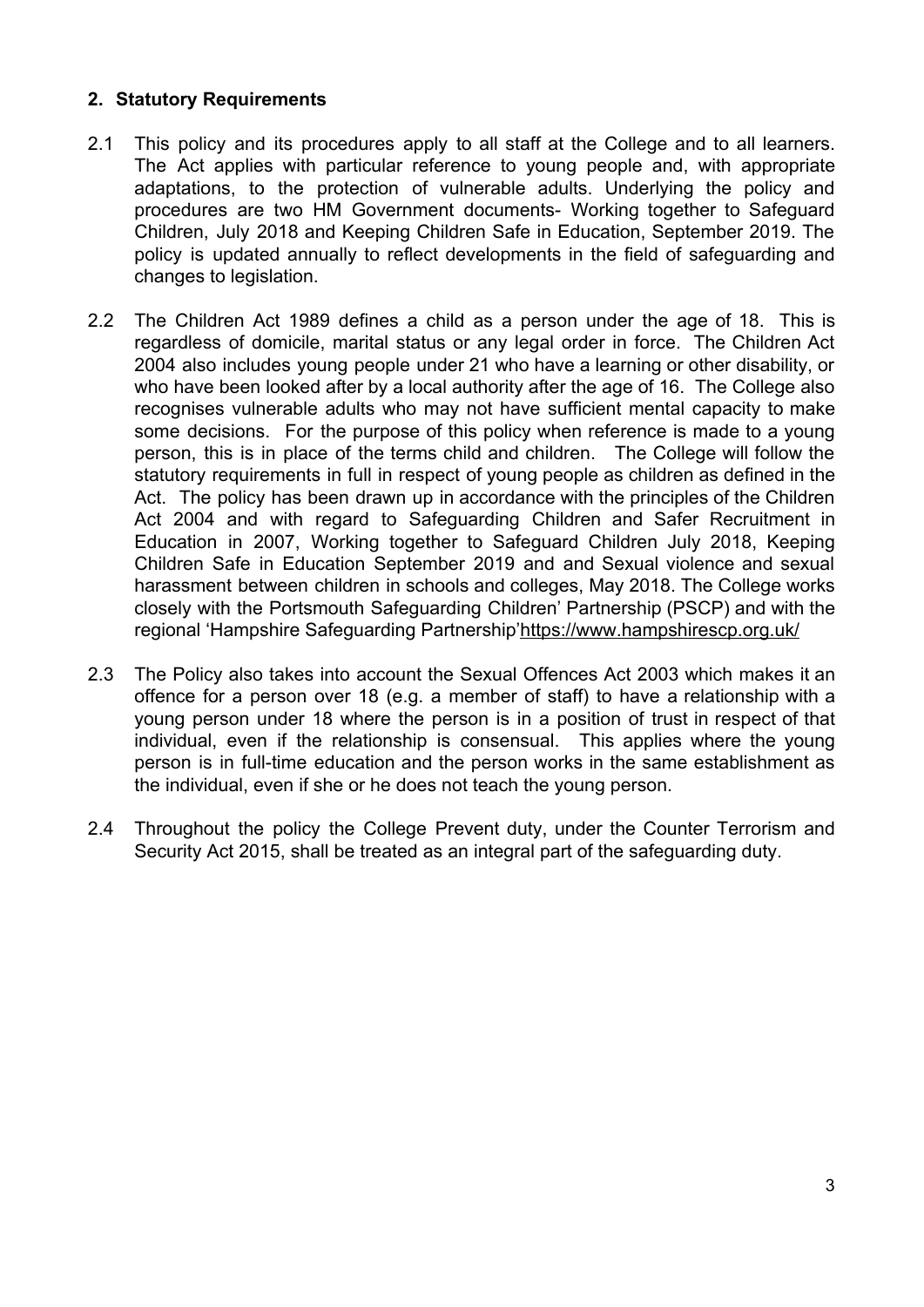#### **3. Roles & Responsibilities**

3.1 The responsibility for protecting young people and vulnerable adults does not rest with any one agency, as Education, Children's Services, NSPCC, Police, Health Service and Probation Services are all involved in child protection. Portsmouth College acknowledges that it is not the College's role to investigate whether abuse has taken place as only Children's Services, the Police and NSPCC have the statutory power.

The College recognises that young people and vulnerable adults have the right to be protected from harm and it is the duty of the College to act if there is a cause for concern, and to notify the appropriate agencies so that they can investigate and take necessary action. A failure by any member of staff not to act on any concerns and not to pass on information that might prevent any continuing harm and abuse will expose the College to criticism and potential legal action. Within the College there are a range of individuals and support services that are in place to ensure that safeguarding is effective. Each have specific roles and responsibilities. These are namely:

- Governing Body and Governor for Safeguarding
- SLT (Senior Leadership Team) & SMT (Senior Management Team)
- Teaching Staff & Support Staff

#### 3.2 Governing Body and Governor for Safeguarding

The Governing Body is responsible for ensuring the College's Safeguarding practices are compliant with statutory requirements. It should ensure that there are appropriate policies and procedures in place in order for action to be taken effectively and in a timely manner to safeguard children and promote welfare. This relates also to Safer Recruitment (See reference table) and a risk based approach to working with volunteers. In addition all Governors are subject to a section 128 as per guidelines of Keeping Children Safe in Education September 2019.

Governors should also put in place appropriate safeguarding responses in the case of young people who go missing whilst enrolled in the College. This is key in relation to repeated absences to help aid in the identification of potential risk of abuse, neglect, criminal and sexual exploitation and to prevent young people and vulnerable adults going missing in the future.

The Governing Body will have an identified Governor for Safeguarding who will attend a Safeguarding Board Meeting at least once per term.

The Governor for Safeguarding will report to the Curriculum and Students Committee in relation to statutory requirements and required actions as appropriate. This is the mechanism for Governors being made aware of compliance and issues that need to be addressed.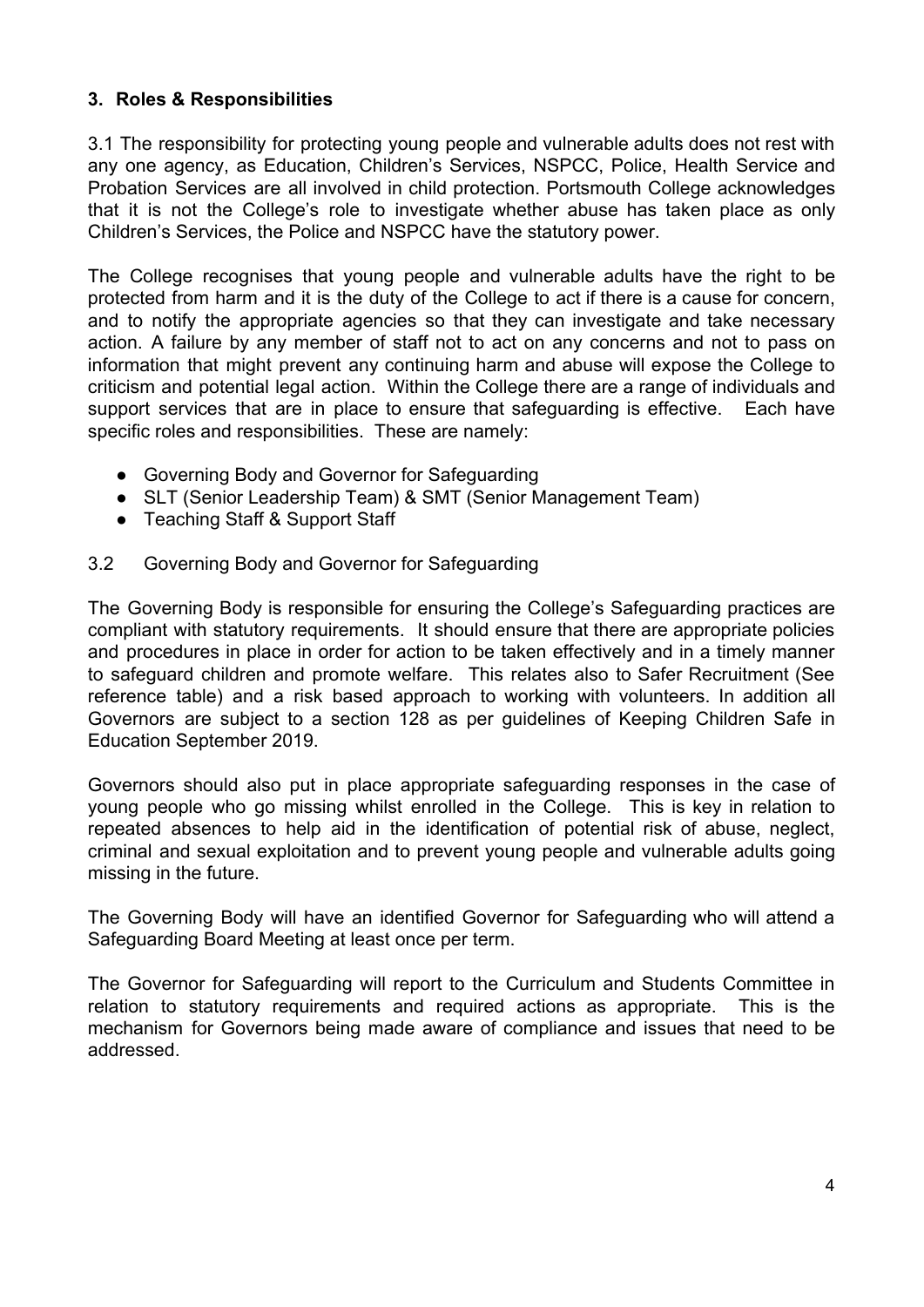#### 3.3 SLT (Senior Leadership Team) & SMT (Senior Management Team)

One member of the Senior Leadership Team, the Deputy Principal and one member of SMT the Director of Student Services, are identified as the Designated Safeguarding Leads (DSL) whose role is to advise staff, liaise with appropriate external agencies and record and report cases for investigation. The designated persons are also responsible for ensuring that staff training on matters related to safeguarding takes place. These individuals will be the point of contact for staff.

#### 3.4 Teaching Staff & Support Staff

All members of staff have a duty to ensure the welfare of young people and vulnerable adults is their primary consideration. It is essential they report suspected or alleged abuse to the DSL, directly or through other members of the safeguarding team. If members of the safeguarding team are not available and advice on procedures is required, a member of SLT should be consulted before action is taken.

Whilst all teaching staff must liaise with the DSL over concerns about incidents of and FGM (Female Genital Mutilation) it is the staffs legal responsibility to report any discovery of either, directly so the Police can be informed of the criminal offence.

All staff should be aware of indicators, which may signal that children are at risk from, or are involved with serious violent crime. These may include increased absence from college, a change in friendships or relationships with older individuals or groups, a significant decline in performance, signs of self-harm or a significant change in wellbeing, or signs of assault or unexplained injuries. Unexplained gifts or new possessions could also indicate that students have been approached by, or are involved with, individuals associated with criminal networks or gangs.

All staff working at Portsmouth College must have an awareness of safeguarding issues that can put students at risk of harm, and follow, the College's procedures for the safeguarding and welfare of young people and vulnerable adults in the College, and know who to contact to express any relevant concerns. They should also understand additional policies such as Health and Safety Policy, procedures for dealing with incidents, first aid arrangements and mechanisms for the protection of information and data.

All staff will have access to a guidance document for use on a day-to-day basis which highlights the key points and procedures relating to Safeguarding.

Staff with Pastoral responsibility of full time students should ensure that these students have an understanding of their rights under the Children Acts and of the College's position on issues of child protection and protecting vulnerable adults.

All teaching staff must embed safeguarding issues within the curriculum. Support staff must embed safeguarding in their support areas.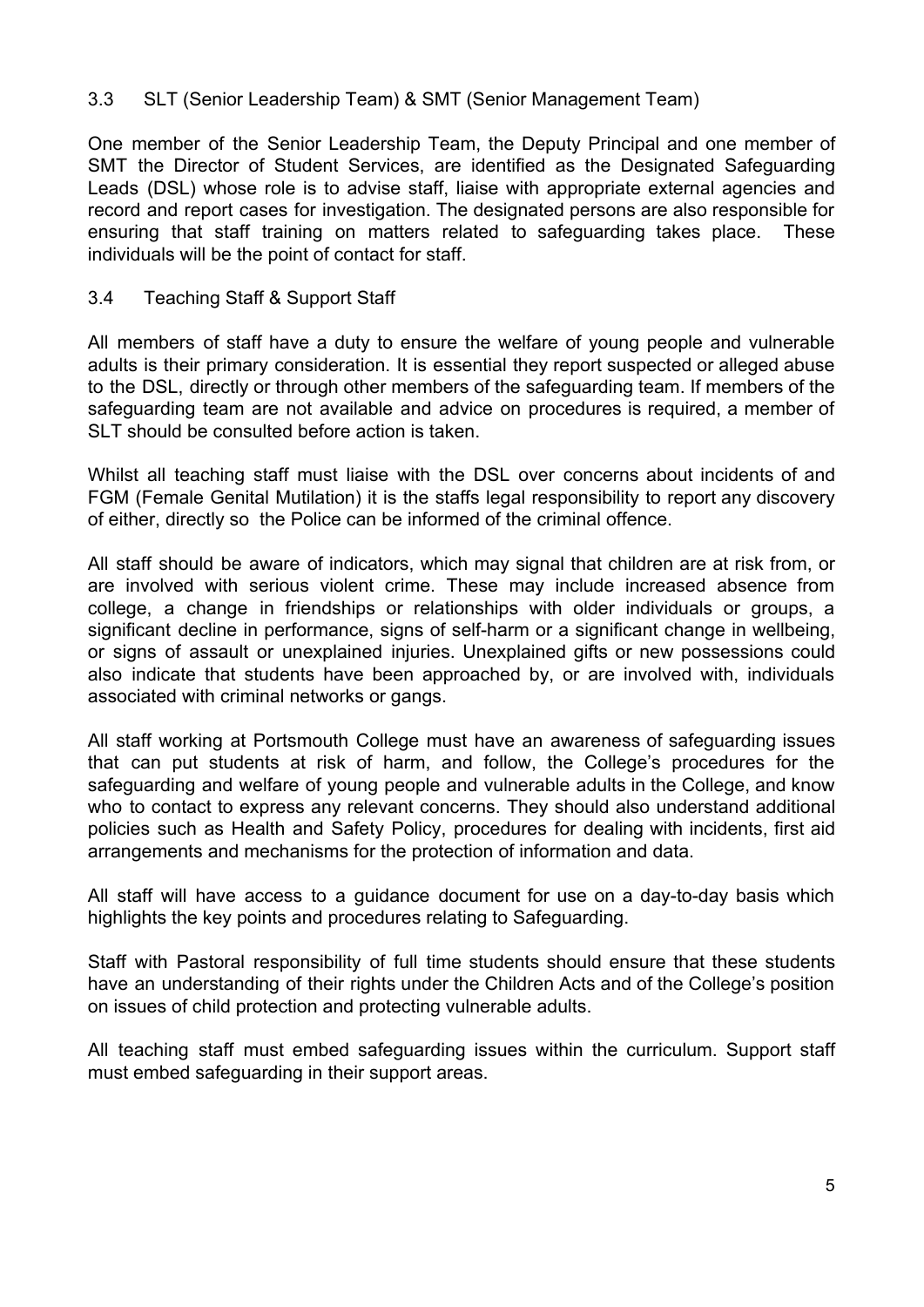All Portsmouth College staff must understand, and alert to the signs of abuse which may give rise to concerns about child protection. Abuse or neglect can take place by inflicting harm, or by failing to act to prevent harm. Signs may include changes in a person's behaviour or failure of that person to perform or develop as expected. Staff need to have a heightened level of alertness when working with LDD individuals as changes in behaviour, mood and injury may relate to possible abuse and not just their SEN or disability. In addition, staff need to be alert to the potential of higher rates of peer on peer abuse amongst students with SEN or a disability. Recognising abuse can be difficult; therefore staff need to take notice not only of major incidents but also signals which cause concerns.

They should record all such concerns and always discuss with the DSL /Safeguarding team to decide on appropriate actions to take i.e.

- report
- monitor
- take no further action at this stage

In terms of referral, only the DSL can make a decision to refer a complaint or allegation, having gathered and examined all relevant testimony and information.

All Portsmouth College staff must be aware of the potential dangers which are presented to students by adults who appear to be offering opportunities for work or personal development to students, including those initiated by the College itself. Care must be taken to ensure that appropriate DBS checks, references and safeguarding measures are in place before such links are encouraged and formalised.

In terms of work placements the College will:

- Ensure that procedures are in place to protect young people on work experience, work placements and supported internships
- Ensure that employers and training organisations are made aware of safeguarding issues, including the College's policies and procedures and asked to cooperate in putting appropriate safeguards in place
- Make arrangements to set and monitor work placements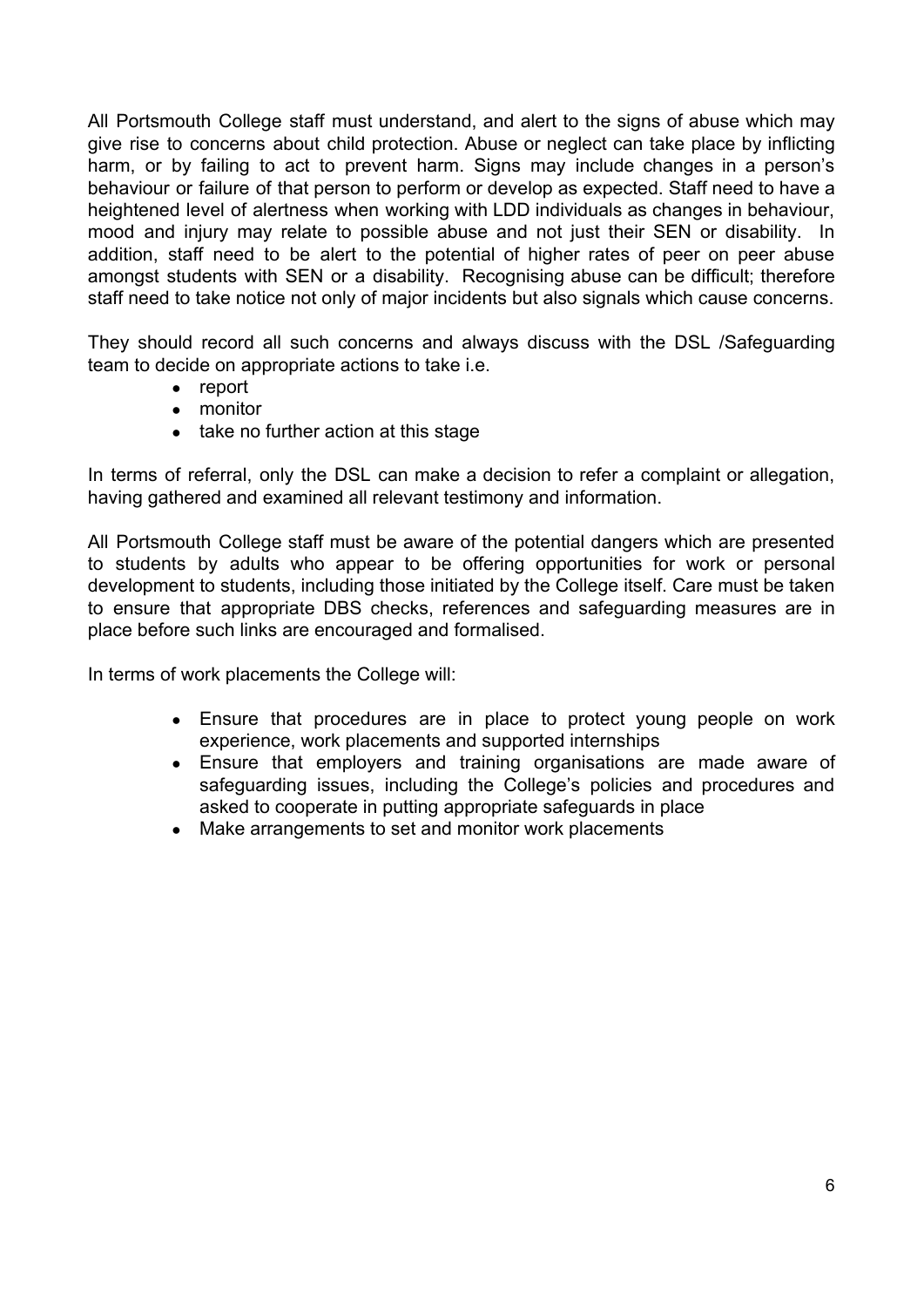#### **4. Staff Recruitment**

4.1 The College is committed to a policy of responsible recruitment which includes procedures for obtaining enhanced DBS for all new employees. Full details of policies and procedures can be seen in the College Recruitment and Selection Policy.

#### **5. Staff Training**

- 5.1 The Governing Body is responsible for ensuring that members of staff are suitably trained and that internal procedures are current, adhered to and conform to Portsmouth Safeguarding Children Partnership (PSCP) procedures.
- 5.2 At the start of each academic year, all staff will be made aware of the College policy and procedures as well as the requirement to read section 1 of Keeping Children Safe in Education September 2019. At the initial staff induction new members of staff will be informed of the importance of safeguarding. Further induction training will take place and cover all aspects of the College policy, procedures and guidance documents.
- 5.3 DSLs and any identified Safeguarding team as indicated in the policy will have all completed Safeguarding Child Protection and Safeguarding Training as required by the local authority.
- 5.4 Training for staff will cover the full range of safeguarding duties and responsibilities but will also include:
	- SEN and Disabilities
	- Looked After Children/Care Leavers
	- Peer on peer abuse
	- Sexual Violence and Sexual Harassment
	- Contextualised Safeguarding
	- Prevent

#### **6 Dealing with allegations against young people, vulnerable adults including peer-on-peer abuse**

# 6.1

All young people and vulnerable adults have the right to learn in a supportive and mutually respectful environment. The College's Community Values covers these expectations. Allegations of abuse may arise between young people and vulnerable adults which need to be treated as a Safeguarding concern in line with this policy and Keeping Children Safe in Education 2018. Allegations may arise between young people and vulnerable adults in the form of: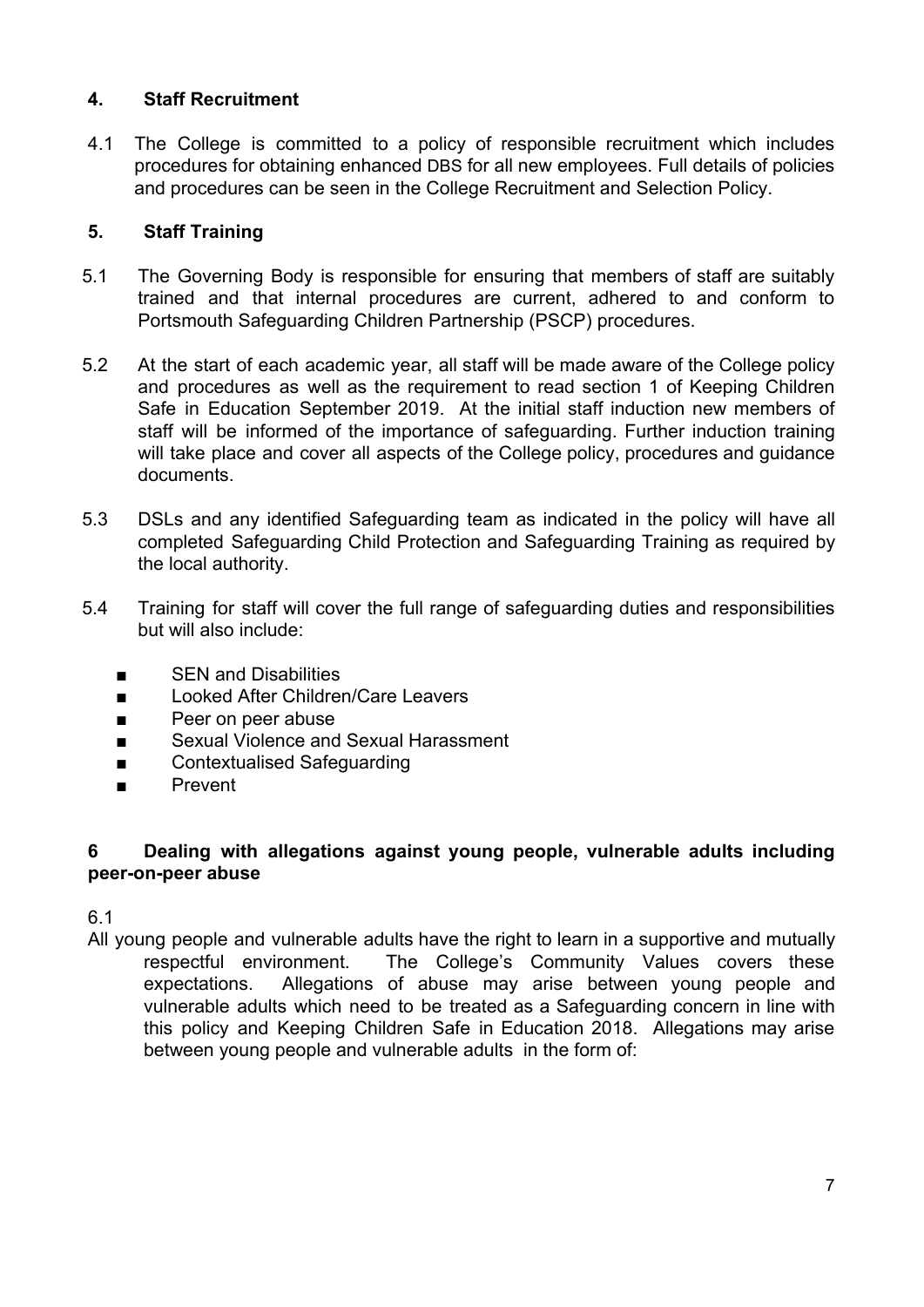- Physical abuse
- Emotional abuse
- Sexual abuse
- Sexual exploitation

When a young person or vulnerable adult makes an allegation against another student, staff should follow the procedures as outlined in section 7 - Procedures.

### **Procedures**

### **7. Procedures where a child protection issue is identified (for cases not involving allegations against a member of staff)**

- Promises of confidentiality should not be given as the matter may develop in such a way that these cannot be honoured. If the complaint is the student him/herself, questions should be kept to the minimum necessary to understand what is being alleged and leading questions should be avoided. The focus must be on active listening and in a completely non-judgemental manner. Care must be taken in asking or interpreting responses to questions about indications of abuse as this could have an effect on the evidence which is put forward where there are any subsequent legal proceedings. Copies of reports, information etc should be kept securely locked at all times.
- 7.1 If any member of staff has any concerns no matter how small, regarding a student safeguarding issue then they should complete a "Room 15 Alert". This is available on the staff intranet, via link[:https://hermes.tpc.ac.uk/forms/safeguarding-notification/](https://hermes.tpc.ac.uk/forms/safeguarding-notification/)
- The "Room 15 Alert" emails the DSL and safeguarding team, who will deal with the "alert" in line with this policy.
- Staff can also refer directly to the Room 15 safeguarding team in person if they think a student requires urgent safeguarding intervention. The safeguarding team will take action (in accordance with Safeguarding Policy and procedure), which could include referring to an appropriate external agency.
- 7.2 If the decision is taken to report the matter to Multi Agency Services Hub (MASH) the DSL shall:
	- Contact the local MASH team or Police by telephone, keeping a written record of the date and time of the report and of the name/position of the person to whom the report was made
	- If safe to do so for the student the DSL has to inform the Parents of the intended referral to the relevant external agency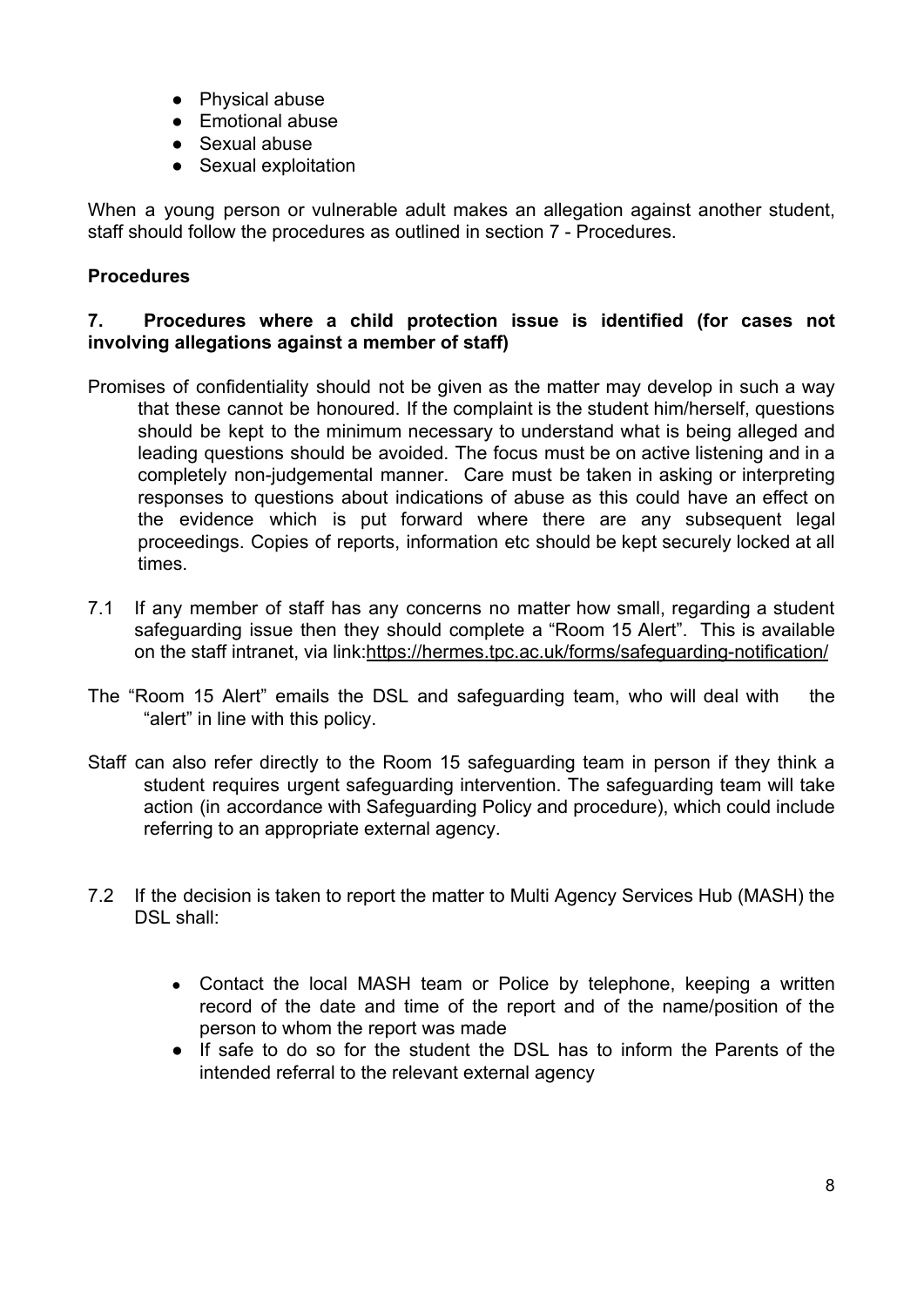- Confirm the telephone report in writing to the MASH within 24 hours
- Make a note of the conversation, sign and date
- Where appropriate maintain communications with the external to agency to ascertain what steps they will be taking and keep the student and staff member informed
- Ensure that the student and member of staff are offered counselling
- Notify the Principal immediately that a suspected child protection case has been reported to the Police or MASH
- Retain a copy of the report and any other relevant material for a period of seven years.

#### **8 For Cases Involving Allegations Against a Member of Staff**

#### 8.1

All staff must abide by the College's Code of Conduct. Any suspicion, allegation or actual abuse of a young person or vulnerable adult by a member of staff or any other member of an external agency contracted by the College, must be reported to the DSL immediately when the critical concern has arisen. If a DSL is not contactable, or is the subject of the allegation or complaint, the matter must be reported directly to the member of the Senior Leadership Team on duty.

### 8.2

On being notified of any such matter the Designated Person must:

- Notify the Principal
- Take such steps as s/he considers necessary to ensure the safety of the student in question and any other student at risk
- Report the matter to the local Children's Services Department/Police in accordance with the procedure above
- In addition to the Local Authority Designated Officer (LADO) by completing a referral form found on the PSCB website and send to the LADO within 24 hours of notification
- Contact must be made to the LADO to verify referral on 02392 882500 or email LADO@portsmouthcc.gov.uk

On being notified of the allegation the Principal will take into account:

- The seriousness of the allegation
- The risk of harm to the student concerned or to other students
- The possibility of tampering with evidence
- The interests of the member of staff concerned and the College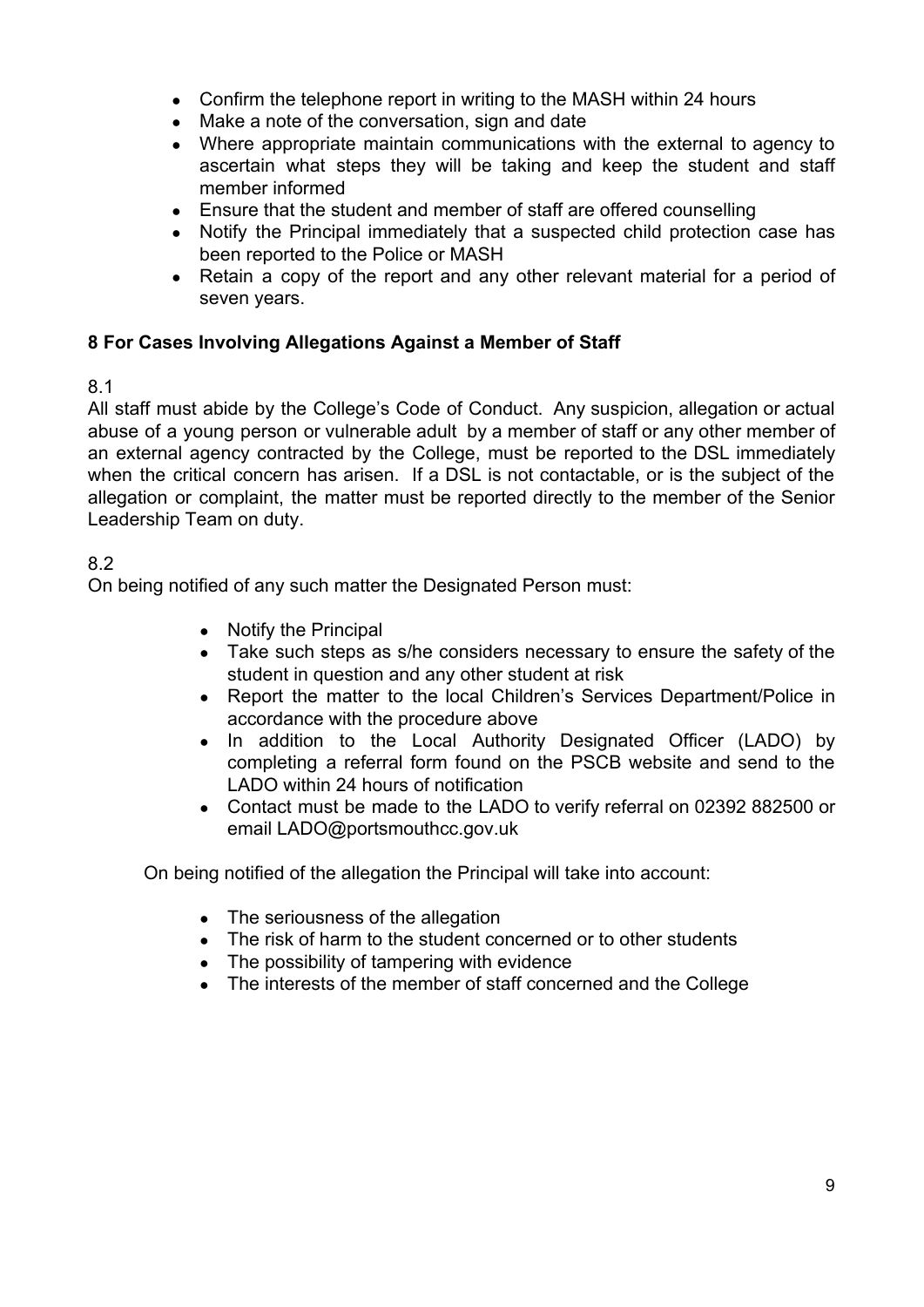8.3

The Principal will then decide on the appropriate actions from the following options:

- To take no action and exonerating the member(ss) of staff making it clear that no further action will be taken and undertaking to remove any record of the allegation when this is found to be malicious
- If there is sufficient evidence to warrant an investigation, to conduct such an investigation in accordance with the procedures in the College Disciplinary Policy and Procedure
- To suspend the member of staff immediately if the nature of the allegation and supporting evidence are sufficient to make this necessary in the interest of the protection of students and/or staff. To initiate this action in line with the College's staff Disciplinary Procedure
- In all cases of allegations against staff, the member of staff will be offered access to an external counsellor
- In the event of a police investigation being undertaken, the member of staff will be suspended and any internal investigation and/or disciplinary action may be postponed pending the outcome of the external investigation.

# 8.4

Record Keeping

- Details of allegation that are found out to have been malicious should be removed from personnel records
- For all other allegations, a clear and comprehensive summary of the allegation, follow up action and how the allegation was resolved or action and decisions reached, must be kept on the personnel file. A copy of which should be provided to the individual concerned

# **9 Informing ESFA about Serious Safeguarding Incidents**

9.1 ESFA has included new safeguarding clauses in the funding agreements and contracts for 2017 to 2018

- The ESFA require to be made aware when an institution is itself the subject of an investigation by the local authority or the police
- This is equally applicable to the College's subcontractors
- In any such circumstances, the Chair of Governors, Principal or DSL must inform the ESFA via email [Enquiries.EFA@education.gov.uk](mailto:Enquiries.EFA@education.gov.uk)
- The detail to be reported must follow the format of:
- 1. Name of the College
- 2. Nature of the incident
- 3. Confirmation that it is or is scheduled to be investigated by the local authority and/or the police